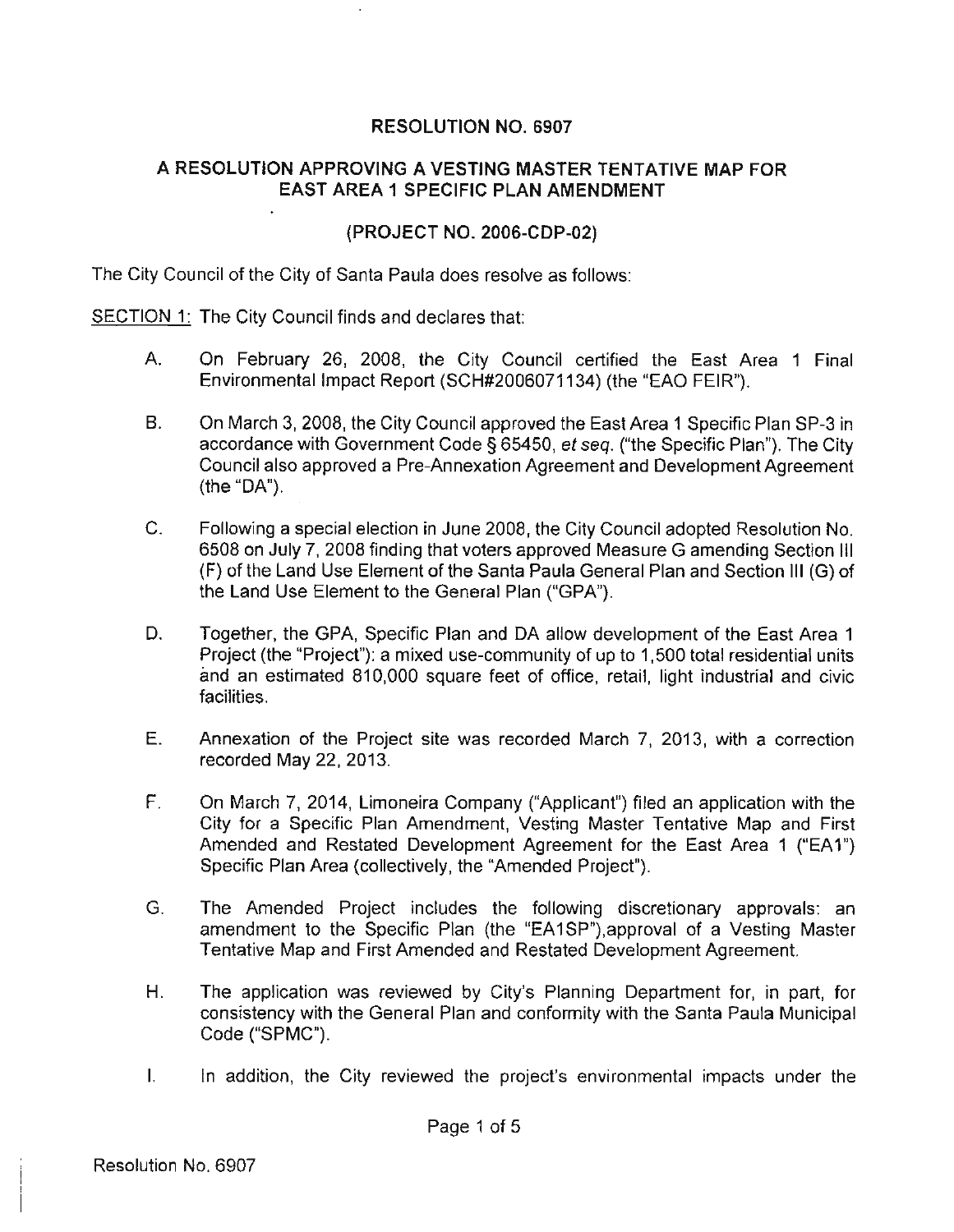California Environmental Quality Act (Public Resources Code §§ 21000, et seq., "CEQA") and the regulations promulgated thereunder (14 Cal. Code of Regulations §§15000, et seq., the "CEQA Guidelines");

- J. On February 17, 2015, the Planning Commission held joint public hearings with the City Council regarding the Project to receive public testimony and other evidence regarding the Project including, without limitation, information provided to the Commission by the Applicant's representative. Following the public hearing, the Planning Commission voted to recommend approval of the project to the City Council for reasons stated in Planning Commission Resolution No. 3730;
- K. This Resolution, and its findings, is adopted based upon the evidence set forth in the entire record including, without limitation, documentary and testimonial evidence; the staff report; and such additional information set forth in the entire administrative record that is too voluminous to reference, but is on file with the City Clerk's office.

SECTION 2: Factual Findings and Conclusions. The City Council finds that the following facts exist and makes the following conclusions:

- A. The Applicant proposes to develop a portion of real property located within the EA1 Specific Plan Area that is legally described in the Application (the "Property"). The Property consists of approximately 501 acres of the EA1 Specific Plan Area. The Property is located east of Santa Paula Creek, north of Telegraph Road, west of Haun/Orcutt Creeks and south of the Topatopa Mountains. The Project includes developing the following: 1,500 dwelling units, 25,000 square feet of light industrial, 215,000 square feet of commercial, 20 acres of civic/institutional, 92 acres of parkland and greenways, 55 acres of Agricultural Preserve (proposed to be actively farmed) and 80 acres of natural open space.
- 8. The Property is currently vacant with the exception of nine existing residences, agricultural related facilities (e.g., barn, chemical storage areas, packinghouse) and agriculture uses.
- C. Property is bounded by Santa Paula Creek to the west. Areas to the north and east are comprised of agriculture and natural lands. Lands to the south are comprised of light industrial and residential uses.
- D. The Property is currently zoned SP-3 by the SPMC.
- E. No portion of the Property is subject to a Land Conservation Contracts for agricultural use.
- F. In addition, and without limitation, to the findings set forth above, the City Council incorporates the factual findings and conclusions set forth in the "Statement of Findings and Facts in Support of the East Area 1 Specific Plan Amendment FSEIR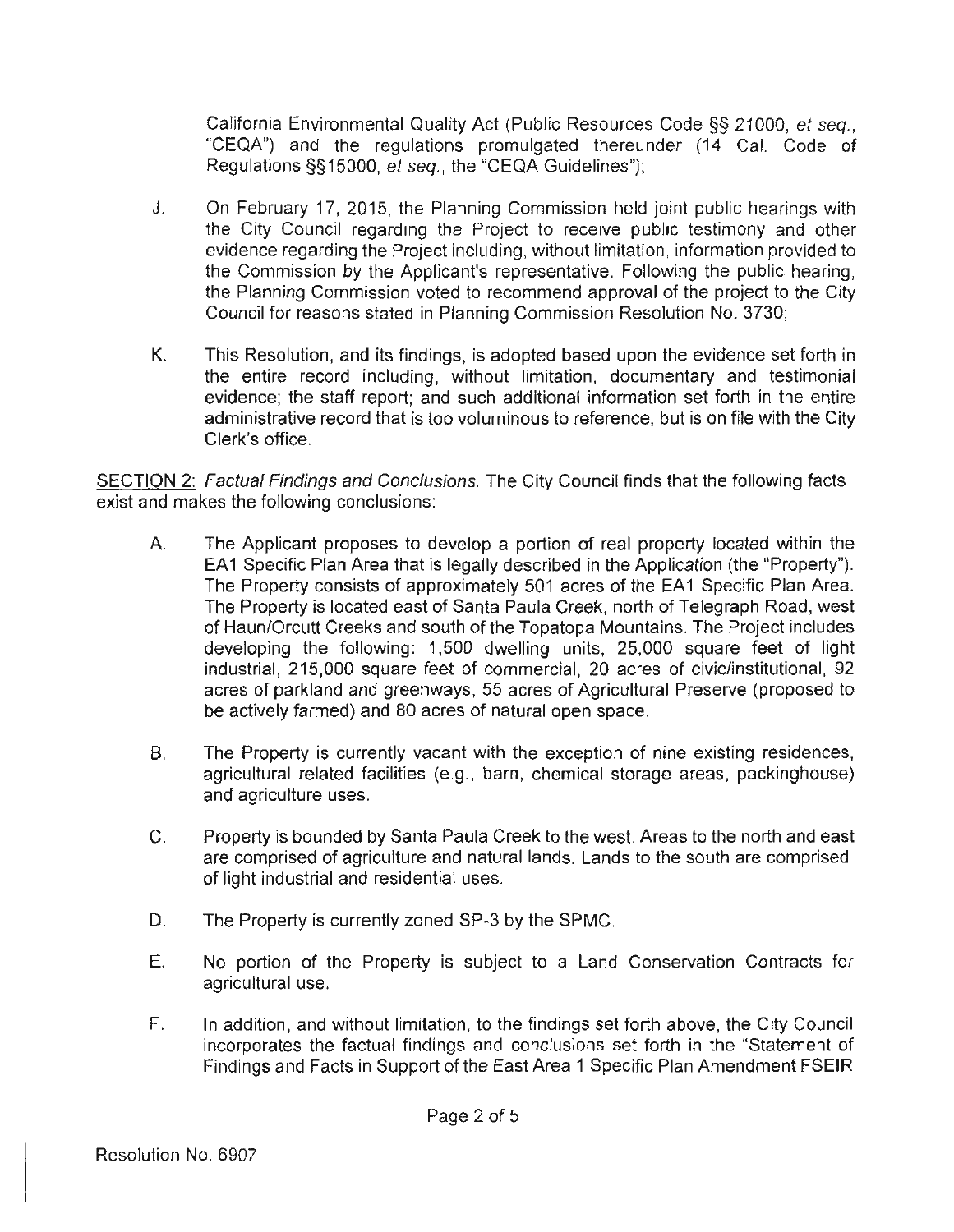attached as Exhibit "A," of Resolution No. 6906, which is incorporated by reference ("Additional Findings").

G. In accordance with CEQA Guidelines § 15091, the record upon which the City Council's findings are based is located at the Planning Department, City of Santa Paula, 970 Ventura Street. The custodian of records is the Planning Director.

SECTION 3: Vesting Master Tentative Map. Pursuant to SPMC §§ 16.80.160 and 16.80.260, the City Council makes the following findings:

- A. The Vesting Master Tentative Map is consistent with the General Plan because the Project conforms with the purpose and intent of the East Area 1 Specific Plan Amendment;
- B. The Vesting Master Tentative Map is consistent with the applicable East Area 1 Specific Plan Amendment;
- C. The Vesting Master Tentative Map is consistent with Development Code because the Project promotes the development intended by the Specific Plan;
- D. The Project is in the interest of the public health and safety because it ensures orderly growth and development; encourages appropriate land use; and assists with preserving property values;
- E. The Project is a necessary prerequisite to the orderly development of the surrounding area for the reasons described above and because the existing parcel lacks the required improvements and infrastructure to support any new use on the property.

SECTION 4: Environmental Assessment. Resolution No. 6906, adopted on February 17, 2015, and certifying a Final Supplemental Environmental Impact Report ("FSEIR") for the Amended Project is incorporated by reference as fully set forth herein.

SECTION 5: Approval. Subject to conditions set forth in Resolution No. 3730 and Ordinance No. 1255, which are incorporated by this reference as if fully set forth, the City Council approves the Vesting Master Tentative Map attached as Exhibit "A," and incorporated by reference.

SECTION 6: Reliance on the Record. Each and all of the findings and determinations in this Resolution are based on the competent and substantial evidence, both oral and written, contained in the entire record relating to the project. The findings and determinations constitute the independent findings and determinations of the City Council in all respects and are fully and completely supported by substantial evidence in the record as a whole.

SECTION 7: Limitations. The City Council's analysis and evaluation of the project is based on the best information currently available. It is inevitable that in evaluating a project that absolute and perfect knowledge of all possible aspects of the project will not exist. One of the major